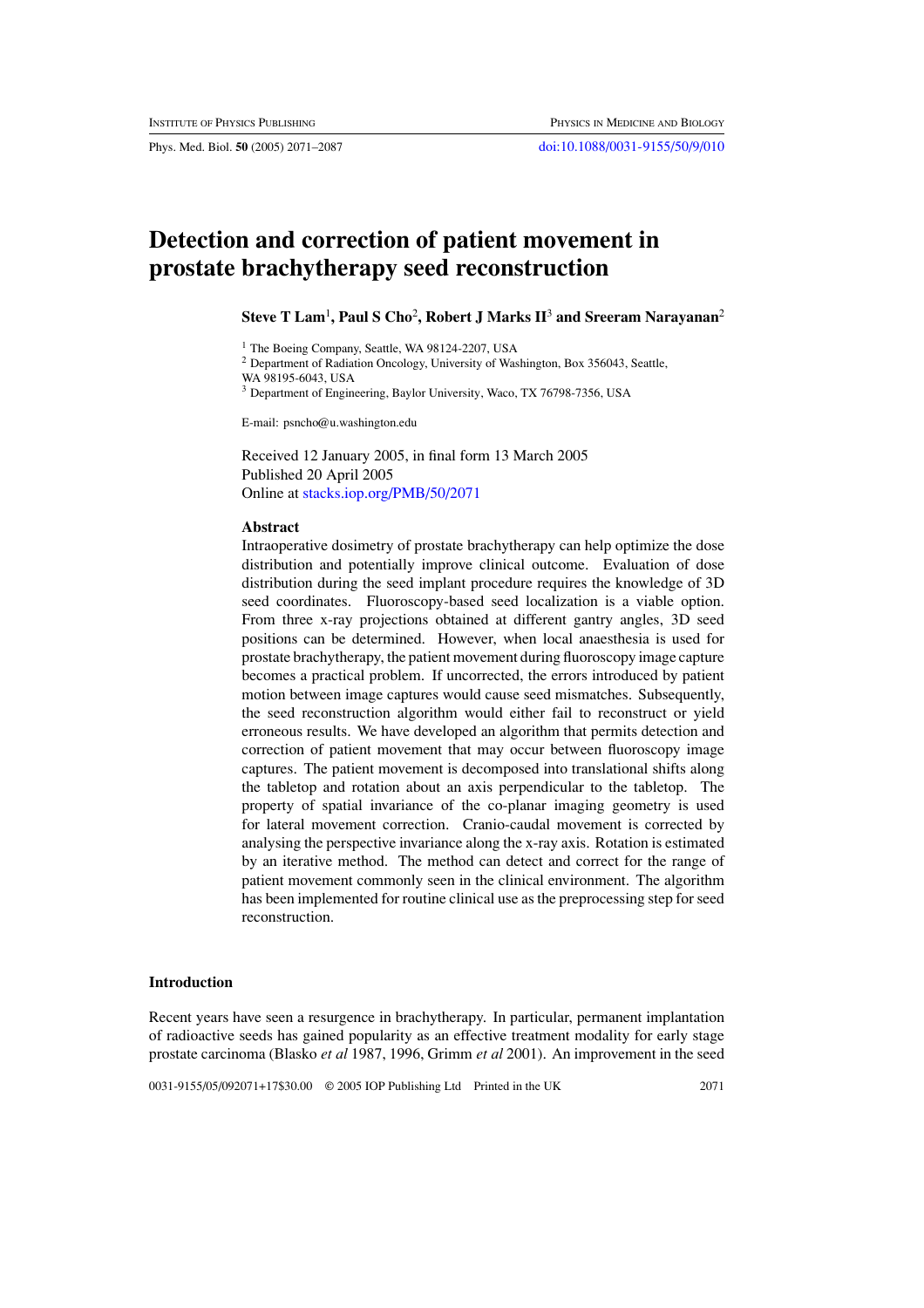placement technique aided by image guidance has played a major role in the success of prostate brachytherapy. Further improvement in implant quality is expected through implementation of intraoperative dosimetry. Fluoroscopy-based dosimetry is an attractive candidate due to its real-time imaging capability and availability in the operating room. After the seed positions have been determined from the fluoroscopy projections, various techniques can be used to reconstruct the 3D seed coordinates [\(Amols and Rosen 1981,](#page-15-3) [Rosenthal and Nath](#page-16-0) [1983,](#page-16-0) [Biggs and Kelly 1983](#page-15-4), [Altschuler](#page-15-5) *et al* [1983,](#page-15-5) [Jackson 1983](#page-15-6), [Siddon and Chin 1985](#page-16-1), [Altschuler and Kassaee 1997](#page-15-7), [Tubic](#page-16-2) *et al* [2001](#page-16-2), [Narayanan](#page-16-3) *et al* [2002,](#page-16-3) [2004](#page-16-4), [Todor](#page-16-5) *et al* [2003](#page-16-5), [Lam](#page-16-6) *et al* [2004](#page-16-6)). However, the problem of patient movement that may occur during image acquisition has not been fully addressed. Amols and Rosen [\(1981](#page-15-3)) suggested a method to correct for patient motion between films. The authors discussed correction in the *Y*-direction only, which is parallel to the axis of gantry rotation. The method uses the average *Y*-coordinate values of the seeds on each of the three films. Theoretically, because the imaging geometry is co-planar these averages should be the same for all three films. However, the performance evaluation of the method was not presented. Tubic *et al* [\(2001](#page-16-2)) proposed an algorithm using the simulated annealing technique, which has integrated the motion correction in the seed reconstruction process. They have demonstrated motion correction of up to 5 mm translation and recommended keeping the rotational errors within  $\pm 2.5^\circ$ .

The problem of patient movement may not be an issue under the condition of general anaesthesia. However, for those clinics such as ours that use local anaesthesia for prostate brachytherapy [\(Wallner](#page-16-7) *et al* [1999,](#page-16-7) [Smathers](#page-16-8) *et al* [2000](#page-16-8), [Wallner 2002\)](#page-16-9), patient movement during fluoroscopy image capture becomes a practical problem. If uncorrected, the errors introduced by patient motion between image captures would cause seed mismatches. Subsequently, the seed reconstruction algorithm would either fail to reconstruct or yield erroneous results. We present an algorithm that permits detection and correction of patient movement that may occur between fluoroscopy image captures. The algorithm has been implemented for routine clinical use as the preprocessing step for seed reconstruction.

## **1. Methods**

Since the patient is in dorsal lithotomy position, the direction of the body movement is confined to the surface of the patient couch. Therefore, in the patient coordinate system (figure [1\)](#page-2-0), the movement can be decomposed into *X*-translation (cranial-caudal), *Y*-translation (lateral), and rotation about an axis parallel to the *Z*-axis. Correction for each of the movement vectors will be addressed separately. A three-view seed reconstruction technique is assumed.

## *1.1. Coordinate systems*

The coordinate system is defined in figure [1.](#page-2-0) The reference coordinate system, in which the 3D seed positions are ultimately defined, is given by (*X*, *Y*, *Z*). The x-ray source is located at *Z* and rotates about the *Y*-axis. The imaging orientations are anterior–posterior and two anterior obliques angled in the *X-* (cranio-caudal) direction. The seed coordinates at any x-ray gantry angle other than the reference position are designated as  $(X', Y', Z')$  which relate to  $(X, Y, Z)$ according to

$$
\begin{bmatrix} X \\ Y \\ Z \end{bmatrix} = \begin{bmatrix} \cos \theta & 0 & \sin \theta \\ 0 & 1 & 0 \\ -\sin \theta & 0 & \cos \theta \end{bmatrix} \begin{bmatrix} X' \\ Y' \\ Z' \end{bmatrix}
$$
 (1)

where  $\theta$  is the x-ray gantry angle relative to the reference coordinate system.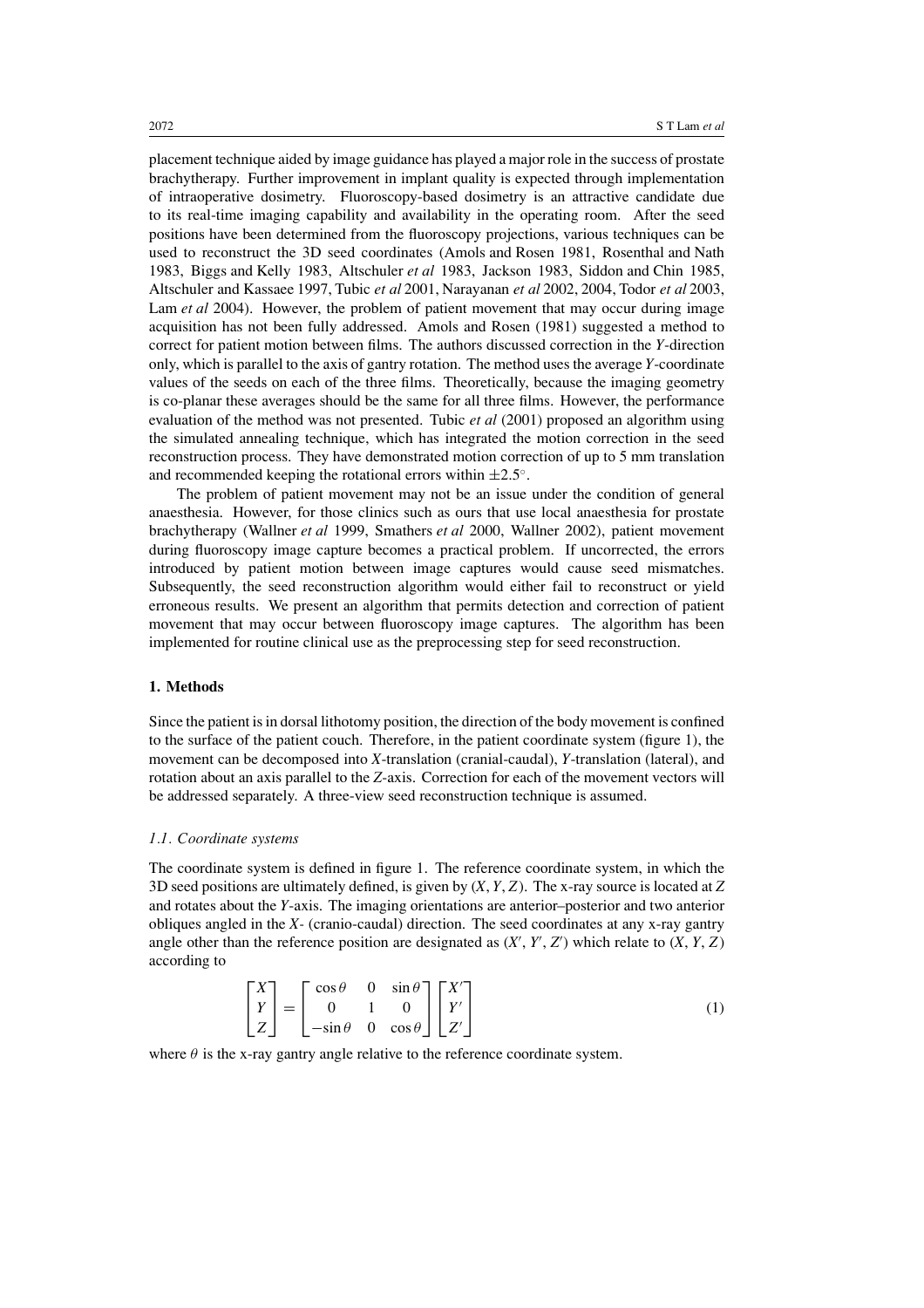

<span id="page-2-0"></span>**Figure 1.** Geometry of seed projections onto two planes. The x-ray source, located at *Z*, rotates about the *Y*-axis through angle  $\alpha$ .  $(X, Y, Z)$  is the reference and  $(X', Y', Z')$  is the rotated 3D coordinate system. Corresponding projection domains are designated as  $(U, V)$  and  $(U', V')$ , respectively. *F* is the distance from the x-ray source to the detector plane and *A* is the distance from the x-ray source to the isocentre. The dots indicate the location of the seed in the 3D and projected coordinate systems.

The relationship between the reference patient space (*X*, *Y*, *Z*) and its projection onto detector domain  $(U, V)$  is given by

$$
U = \frac{FX}{A+Z} \tag{2}
$$

$$
V = \frac{FY}{A + Z} \tag{3}
$$

where  $F$  is the distance between the x-ray source and the detector and  $A$  is the distance between the source and the axis of rotation.

# *1.2. Correction for movement in Y-direction*

Consider figure [2](#page-3-0) in which plane *L* hinges about the line connecting the two source positions *S*<sup>1</sup> and *S*2. There are numerous such planes passing through the implant volume. Every such plane separates the seeds in 3D and also in projection space in the same manner. To illustrate this, let the intersection of the plane *L* with the detector planes  $I_1$  and  $I_2$  be  $\ell_1$  and  $\ell_2$ . Note that the black seeds are behind plane *L* and the white seeds are in front. This same grouping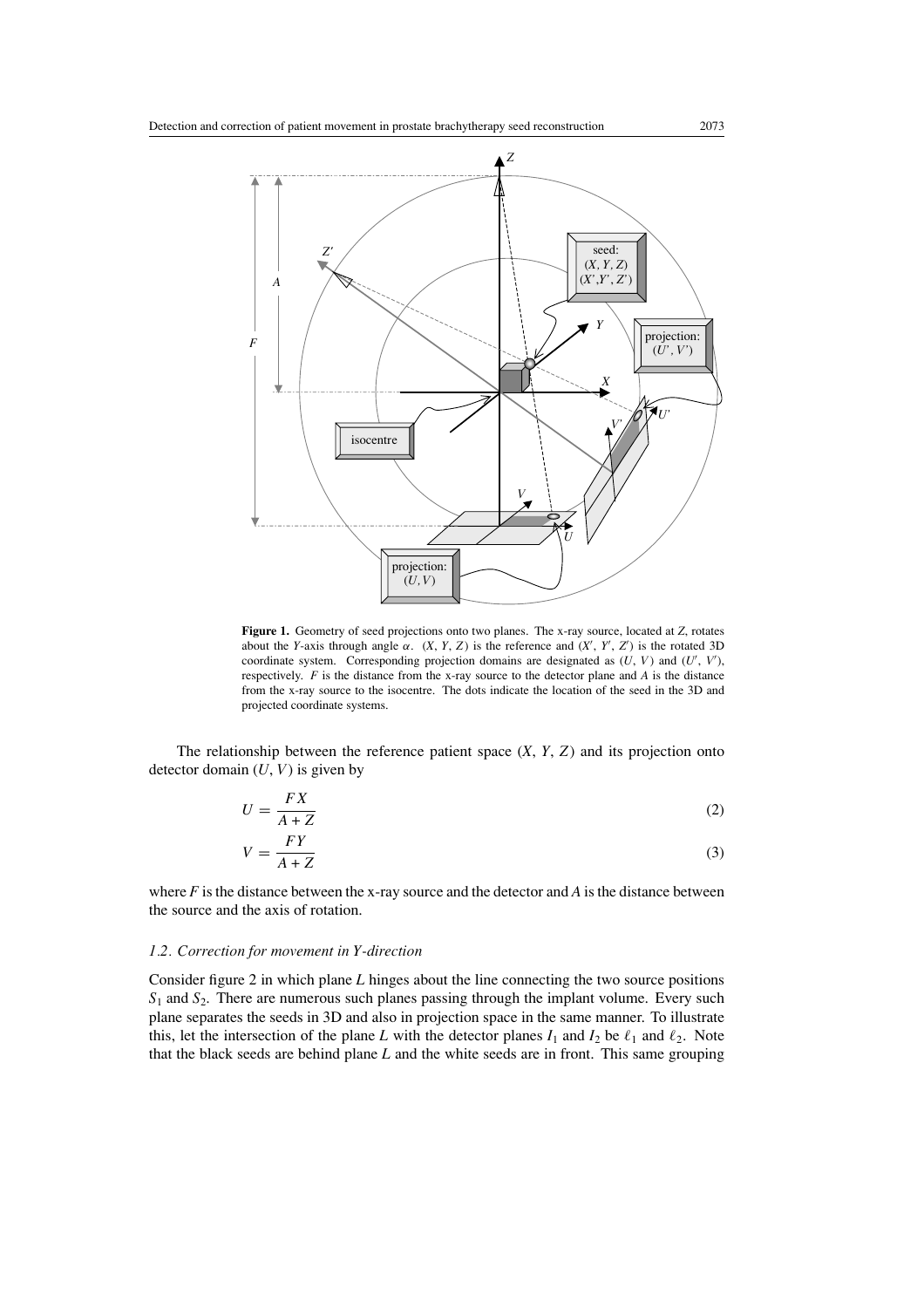

<span id="page-3-0"></span>**Figure 2.** Geometry of *eigen line*. The x-ray sources are located at  $S_1$  and  $S_2$ . Plane *L* hinges on the line connecting *S*<sup>1</sup> and *S*2. The dashed lines originating at the sources indicate the central x-ray axis. The black seeds are behind plane *L* and the white seeds are in front. The plane *L* intersects the detector planes  $I_1$  and  $I_2$  at the lines  $\ell_1$  and  $\ell_2$ . These lines, called *eigen lines*, preserve the same grouping of the seeds both in 3D and 2D detector planes.

of seeds is preserved as the seeds are projected onto the detector plane. For example, in view  $I_1$  seed projections shown in black are on one side of line  $\ell_1$  and white on the other. Furthermore, it is observed that plane  $L$  divides the seeds in the same proportion for views  $I_1$ and  $I_2$ . Therefore, if there is no patient movement between  $I_1$  and  $I_2$ , the ratio of the seeds in two groups divided by plane *L* and associated line intersections  $\ell_1$  and  $\ell_2$  should remain the same. These lines defined by intersection of *L* and detector planes will be referred to as '*eigen*' lines since they divide the seeds projected at two different gantry angles by the same ratio. The ratio invariant property of an *eigen* line is used to detect and correct for patient movement in the *Y*-direction as described below.

The equation for plane *L* with normal vector  $\vec{n}_1 = (a_1, b_1, c_1)$  is given by

$$
a_1x + b_1y + c_1z + d_1 = 0 \tag{4}
$$

where  $a_1$ ,  $b_1$ ,  $c_1$  and  $d_1$  are constants, and  $a_1$ ,  $b_1$ ,  $c_1$  are not all zeros. Similarly, the detector plane can be expressed in a general form of the plane equation with normal vector  $\vec{n}_2 = (a_2, b_2, c_2)$ . The intersection of these two planes defines an *eigen* line  $\vec{l} = (a, b)$ , which is given by the cross product

$$
\vec{l} = \vec{n}_1 \times \vec{n}_2. \tag{5}
$$

For an *i*th seed with a 3D coordinate  $P_i = (x_i, y_i, z_i)$  and projection  $Q_i = (U_i, V_i)$ , the *eigen* line  $l_i$  is given by the following parametric equations:

$$
U = U_i + ta \tag{6a}
$$

$$
V = V_i + tb \tag{6b}
$$

where  $-\infty < t < +\infty$ .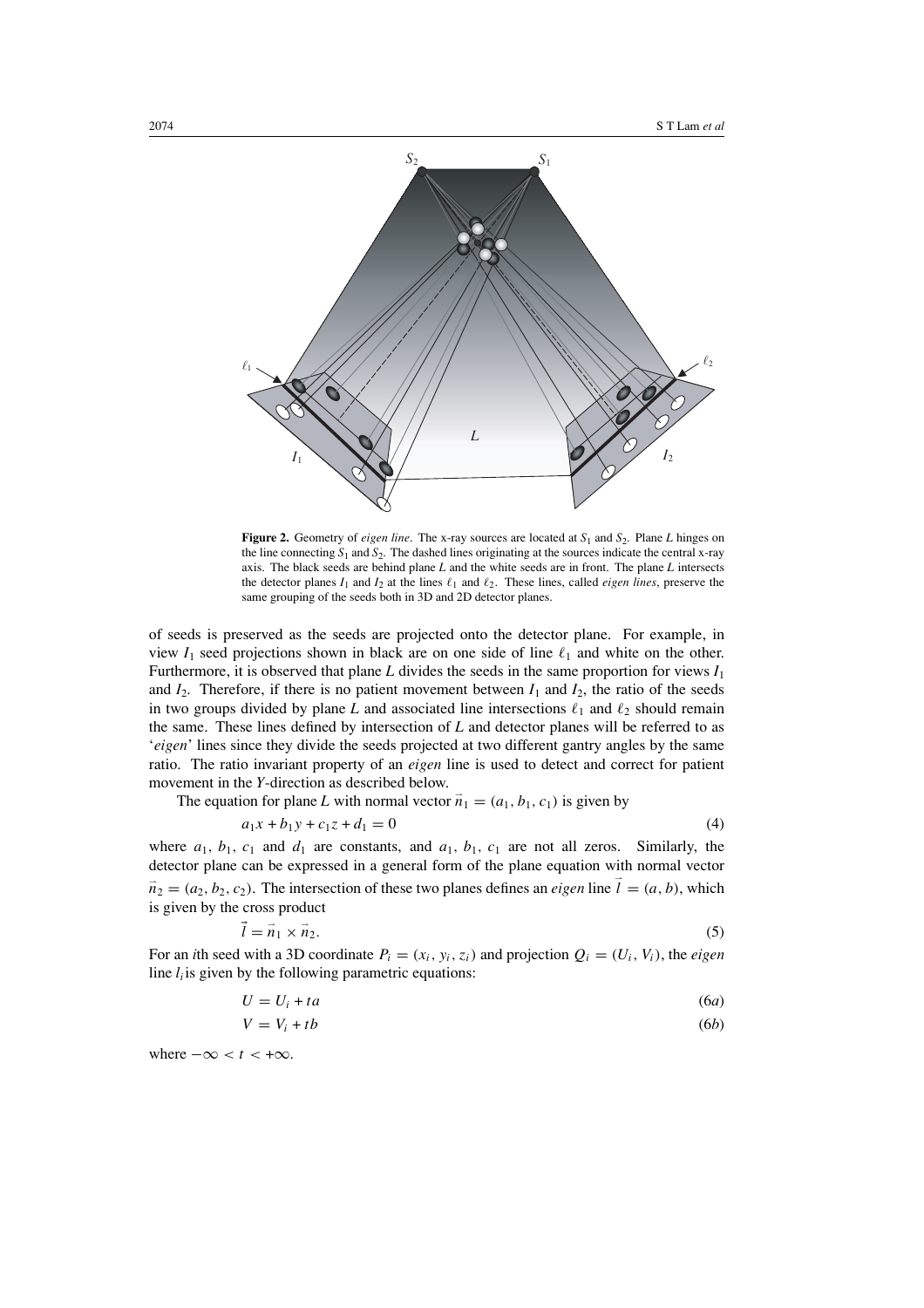| Seed-count error conditions     | View to be                      |                                 |                           |  |
|---------------------------------|---------------------------------|---------------------------------|---------------------------|--|
| Errors between<br>views 1 and 3 | Errors between<br>views 1 and 2 | Errors between<br>views 2 and 3 | corrected for<br>movement |  |
| $<\lambda$                      | $<\lambda$                      | $<\lambda$                      | None                      |  |
| $>\lambda$                      | $>\lambda$                      | $<\lambda$                      | View 1                    |  |
| $<\lambda$                      | $>\lambda$                      | $>\lambda$                      | View 2                    |  |
| $>\lambda$                      | $<\lambda$                      | $>\lambda$                      | View 3                    |  |
| $>\lambda$                      | $>\lambda$                      | $>\lambda$                      | Two of three views        |  |

<span id="page-4-0"></span>**Table 1.** Rules to determine which view(s) must to be corrected for the *Y* patient movements.

For each view, the seeds are ordered by their *V* values. Under ideal conditions with infinite detector resolution, noiseless and perfect geometry, a single *eigen* line should be able to detect patient movement in the *Y*-direction. If the ratio of seed counts above and below the *eigen* line is not identical between the projections, it indicates that the patient has moved.

In practice, however, there are noises in the data arising from pixel error associated with the seed segmentation process, undetected seeds and false positive seeds. These noises could mimic patient movement by reporting unequal seed ratios. Therefore, reliance on only a single *eigen* line would not be sufficient to determine the true patient movement. For noisy clinical data, it is advantageous to apply the principle of *eigen* line for each seed. One can tally the number of seeds appearing on one side of the *eigen* line computed by equations (6*a*) and (6*b*). We opted to use the seed counts above an *eigen* line (as opposed to below, which should work just as well). The seed count given by an *eigen* line intersecting an *i*th seed on view 1 is denoted by  $H_i^1$ . The same *eigen* line will divide the seeds on view 2 and yield a seed count  $H_i^2$ . The seed counts above the *eigen* line are computed for all *eigen* lines for each pair of projections. The patient movement is assessed using the average errors in seed counts between projections. The average discrepancy in seed counts between projections 1 and 2 is given by

$$
\overline{H}^{1,2} = \frac{\sum_{i=1}^{N_1} \|H_i^1 - H_i^2\|}{\left(\frac{N_1 + N_2}{2}\right)}
$$
(7)

<span id="page-4-1"></span>where  $N_1$  and  $N_2$  are the total number of detected seeds in views 1 and 2, respectively. Note that  $N_1$  and  $N_2$  are not necessarily the same because some seeds may overlap at a certain projection angle and not be detected [\(Narayanan](#page-16-4) *et al* [2004](#page-16-4)). The upper limit of summation can be either one of the total seed counts. In addition to the projection pair {1*,* 2}, the average seed-count errors are calculated for the projection pairs {2*,* 3} and {1*,* 3} as well.

From the average seed-count errors, one can determine which projection is associated with the patient movement. Patient movement could occur between image captures for views 1 and 2 and*/*or between views 2 and 3. Table [1](#page-4-0) describes the rules to determine which view(s) should be corrected depending on the movement scenario detected by the *eigen*-line seed-count error analysis. If the average seed-count errors (equation [\(7\)](#page-4-1)) are above a certain threshold,  $\lambda$ , it is considered that movement has occurred. The threshold  $\lambda$ , which is a function of seed density and noise in the data, is determined empirically. The correction can be made by properly aligning the views in the *V*-direction. Here, we describe the general case, in which multiple views (i.e., two out of three views) need to be corrected.

If there are patient movements between image captures, one of the views is kept unchanged and the relative positions of the other two views are estimated. For the best 3D reconstruction results, the total correction distance on the non-reference views must be minimized. This is accomplished as follows: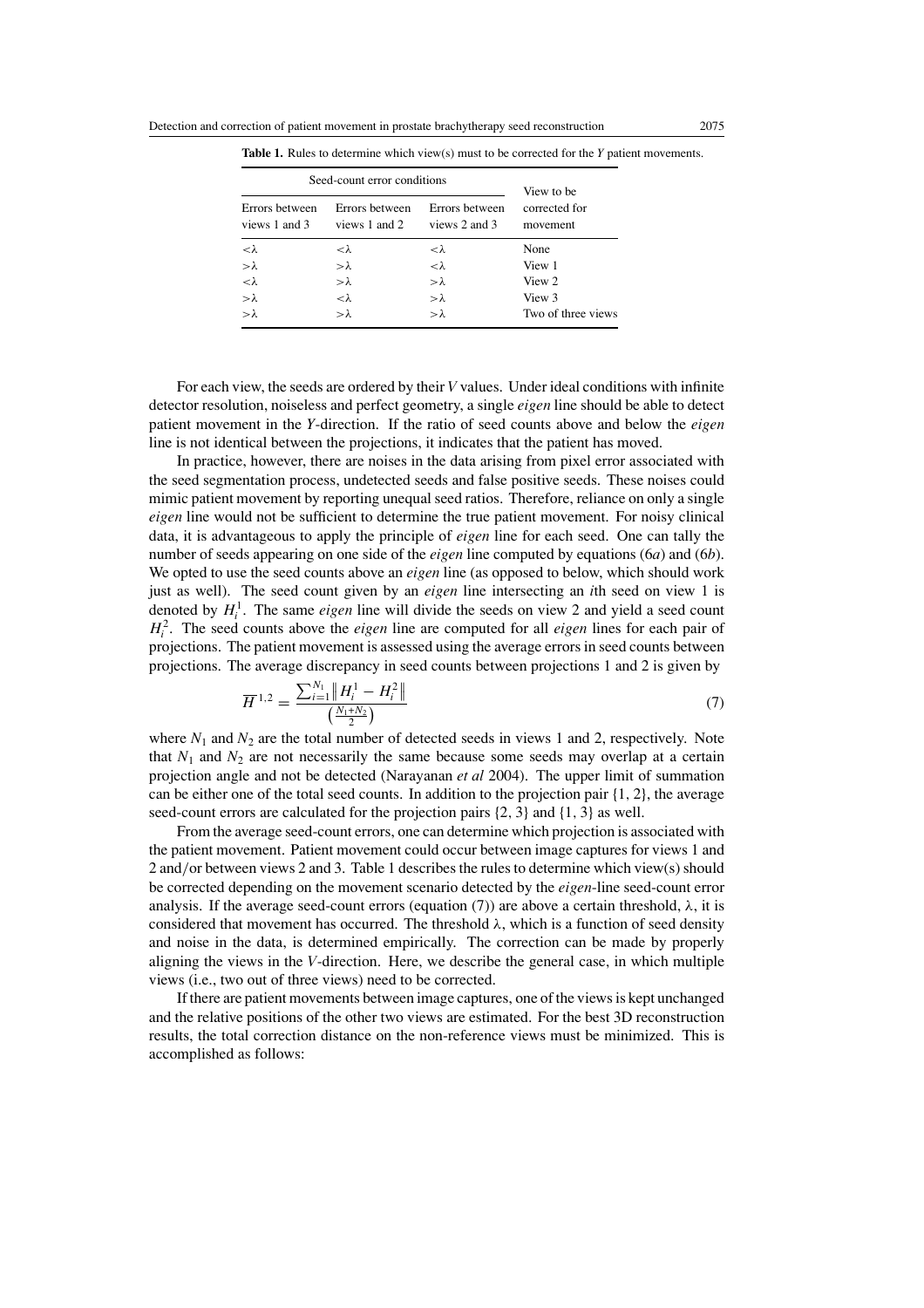- 1. From the average seed count errors  $\overline{H}^{1,2}$ ,  $\overline{H}^{2,3}$  and  $\overline{H}^{1,3}$  determine which view-pair has the maximum value.
- 2. Select a view that is not associated with the maximum average seed count error. For example, given the errors  $\overline{H}^{1,2} = 2$ ,  $\overline{H}^{2,3} = 1$  and  $\overline{H}^{1,3} = 3$ , the error for  $\overline{H}^{1,3}$  is the largest. Consequently, view 2 is selected as the reference, i.e., keep this view stationary. 3. Calculate the correction for the other views, i.e., 1 and 3:
	- (1) Calculate the average of the *V* seed coordinates of all three views 1, 2 and 3  $(V_1, V_2)$ and  $V_3$ ).
	- (2) Calculate the error for view 1 with respect to the reference view, i.e.,  $V_2 V_1$ .
	- (3) Likewise, calculate the error for view 3, i.e.,  $V_2 V_3$ .
- 4. Keeping the reference view stationary, shift the other two views by the respective calculated errors.

The *V*-coordinate correction is an approximation of the patient movement in the 3D *Y*coordinates but works well for the range of patient movement that is typical during the brachytherapy implant procedure.

## *1.3. Correction for rotational movement*

Rotational movement about an axis parallel to the *Z*-axis will also cause seed-count mismatches among the views. Therefore, if the movement includes the rotational component, the errors in the *eigen*-line-based seed counts will remain appreciable even after the *Y*-movement correction is made. This is because the rotation will cause the *Y* component of the projection between the views not to line up exactly. The same rules for the *Y*-movement correction (table [1\)](#page-4-0) are used to identify the view(s) that need rotational adjustment.

The patient rotation about an axis passing through  $(X_c, Y_c)$  that is parallel to the *Z*-axis is given by

$$
\begin{bmatrix} X \\ Y \\ Z \end{bmatrix} = \begin{bmatrix} \cos \varsigma & -\sin \varsigma & 0 \\ \sin \varsigma & \cos \varsigma & 0 \\ 0 & 0 & 1 \end{bmatrix} \begin{bmatrix} X' - X_c \\ Y' - Y_c \\ Z' \end{bmatrix}
$$
 (8)

where  $\zeta$  is the rotational angle. There is no analytical solution for the values of  $(X_c, Y_c)$  and *ς*. Therefore, iterative corrections are applied to suspected view(s) by changing the centre of rotation and the angle. The correction process is repeated until the average error of the *eigen*-line-based seed-count errors is minimized. In order to speed up the iterative process, a quadtree search algorithm is used. The quadtree algorithm, illustrated in figure [3,](#page-6-0) is a recursive, near-neighbour range search, where the range is in a region of a plane. The plane is partitioned into four equal quadrants. In our application, the search is performed along the orthogonal axis of the starting root point with a given range. The subsequent starting root is the best result from the previous search. When a search does not return an improved result, the search range from the current root is reduced to further refine the search. The algorithm is repeated until the search range distance is less than a given criterion, which in our case is 1 mm.

## *1.4. Correction for movement in X-direction*

The *X*-component of the patient movement can be detected by examining the *Z*-component as illustrated in figure [4,](#page-6-1) which is drawn on the plane defined by the co-planar x-ray sources and the isocentre. *X*-movement analysis is made by collapsing the 3D imaging geometry onto this plane. The *Z*-axis for each projection lies on the plane. For demonstration purposes, we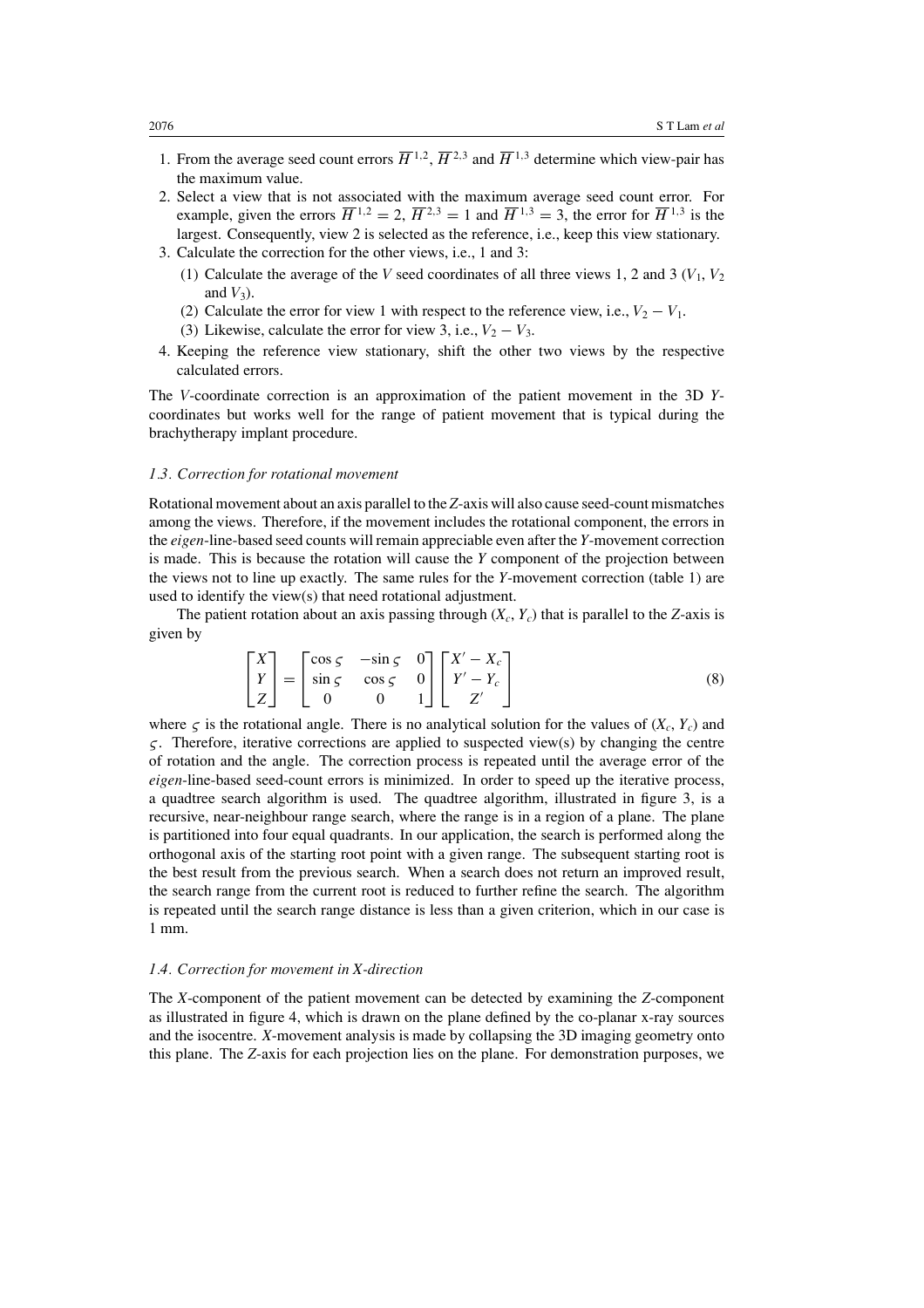

<span id="page-6-0"></span>**Figure 3.** A fast search method for the most likely position of the rotational axis is illustrated. The plane parallel to the tabletop is partitioned into four equal quadrants. The search is performed along the orthogonal axis of the starting root point, *R*1, with a given search range bounded by *S*1. The subsequent starting root is the best result from the previous search. For example, if  $S_1$  on the right yields the best result, it is set as the new root *R*2. When a search does not return an improved result, the search range associated with the current root is reduced to refine the search. This process is repeated for  $R_3$  and so on.



<span id="page-6-1"></span>**Figure 4.** Geometry of *X* correction. The *Z* value should remain the same if there is no patient movement in the *X*-direction.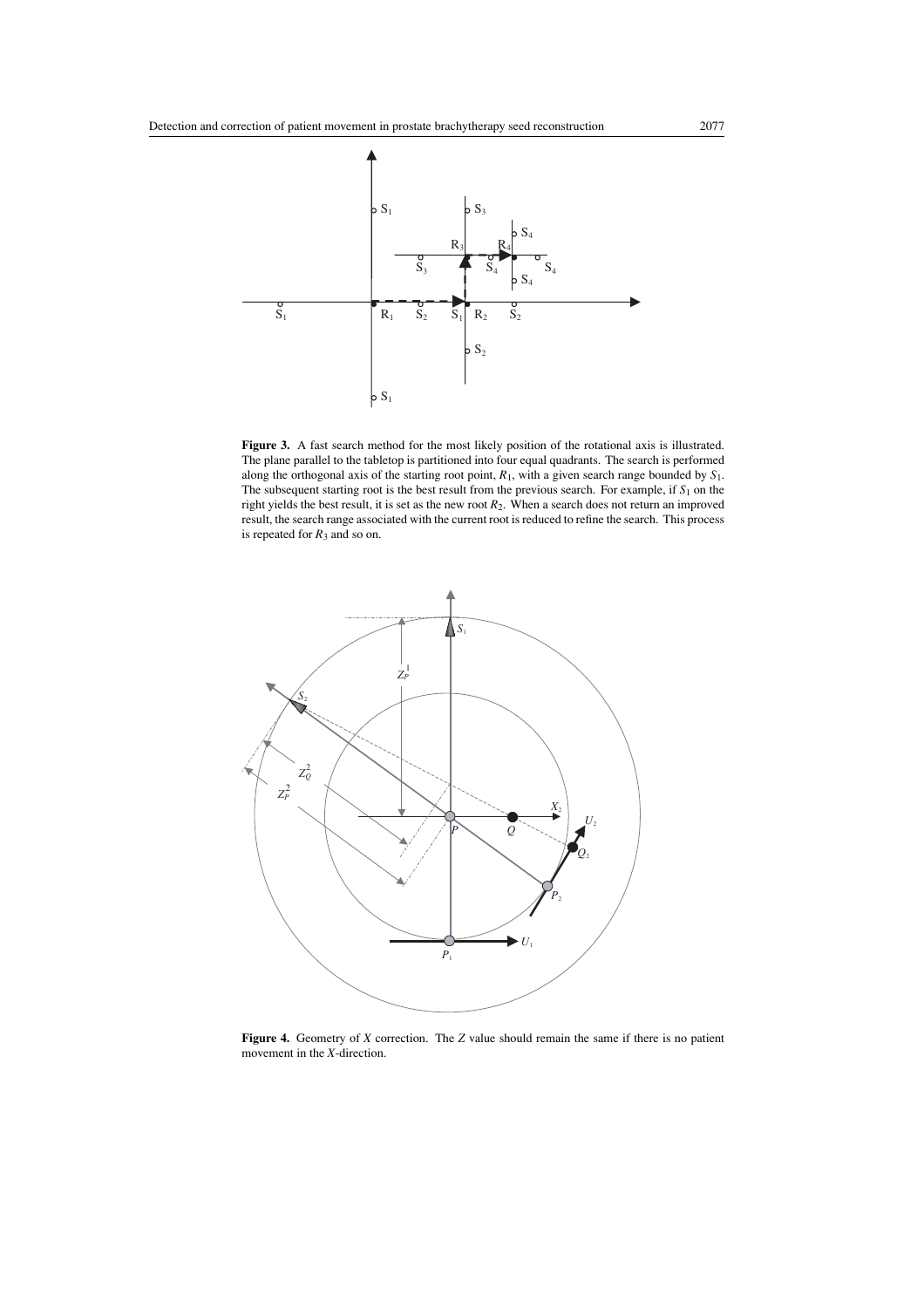simplify the diagram by placing a reference seed point *P* at the centre of rotation. Note that the seed position is determined by the intersection of the rays connecting the x-ray source and the projected seed position on the detector. For example, the seed position *P* is at the intersection of rays  $P_1 \rightarrow S_1$  and  $P_2 \rightarrow S_2$ .

As shown, the patient movement in the *X*-direction manifests itself in a *Z*-coordinate change. For example, in the absence of patient movement, the *Z*-coordinate of point *P* will remain the same for views 1 and 2, i.e.,  $Z_P^1 = Z_P^2$ . (The superscript denotes the different projection angles.) Now let us assume that the patient has moved from *P* (captured in view 1) to *Q* (captured in view 2). As can be seen, the *Z* values of the calculated seed position are no longer the same, i.e.,  $Z_P^1 > Z_Q^2$ . Therefore, the calculated *Z* values for different views should remain unchanged if there is no *X*-component in the patient's movement. Likewise, the presence of *X*-movement associated with the third view can be detected.

Since it is unknown how individual seeds from different views correspond with one another, the projected seed centroids are used for the *X*-movement analysis. This is a reasonable method, as the implanted seeds will most likely maintain a constant spatial relationship among themselves when the patient moves. From a given view, the *U*-coordinate of the seed centroid is calculated as follows:

$$
\overline{U} = \frac{1}{N} \sum_{i=1}^{N} U_i
$$
\n(9)

where *N* is the number of seeds captured in the view. Given the centroids for views 1, 2 and 3 we can calculate the *Z* values of the centroids. Two views are required to determine the *Z* value and this is done by computing the intersection of the lines connecting each *U* centroid and the respective x-ray source. Let  $Z^{1,2}$  denote the reconstructed *Z* value for views 1 and 2, and similarly  $Z^{1,3}$  and  $Z^{2,3}$ . Also, let the x-ray projection angles for views 1, 2 and 3 be  $\theta$ , *θ* + *α* and *θ* − *β*. Using the knowledge of imaging geometry and coordinate transformation between views, the *Z* values can be calculated as follows:

$$
Z^{1,2} = \frac{B\overline{U}_{\theta+\alpha}A - C\overline{U}_{\theta}A}{C\overline{U}_{\theta}\cos\theta + CF\sin\theta - B\overline{U}_{\theta+\alpha}\cos(\theta+\alpha) - BF\sin(\theta+\alpha)}\tag{10}
$$

$$
Z^{1,3} = \frac{B\overline{U}_{\theta-\beta}A - D\overline{U}_{\theta}A}{D\overline{U}_{\theta}\cos\theta + DF\sin\theta - B\overline{U}_{\theta-\beta}\cos(\theta-\beta) - BF\sin(\theta-\beta)}
$$
(11)

$$
Z^{2,3} = \frac{C\overline{U}_{\theta-\beta}A - D\overline{U}_{\theta+\alpha}A}{D\overline{U}_{\theta+\alpha}\cos(\theta+\alpha) + DF\sin(\theta+\alpha) - C\overline{U}_{\theta-\beta}\cos(\theta-\beta) - CF\sin(\theta-\beta)}
$$
(12)

where *A* is the distance from the x-ray source to the axis of rotation, *F* is the source-to-detector distance, and

$$
B = F\cos\theta - \overline{U}_{\theta}\sin\theta\tag{13}
$$

$$
C = F\cos(\theta + \alpha) - \overline{U}_{\theta}\sin(\theta + \alpha) \tag{14}
$$

$$
D = F\cos(\theta - \beta) - \overline{U}_{\theta}\sin(\theta - \beta). \tag{15}
$$

If  $Z^{1,2}$ ,  $Z^{1,3}$  and  $Z^{2,3}$  are not the same, patient movement exists and needs to be corrected for. The correction strategy is to translate the views in the *U*-direction until the corresponding *Z* values for all three view-pairs become the same. Since the correction is an approximate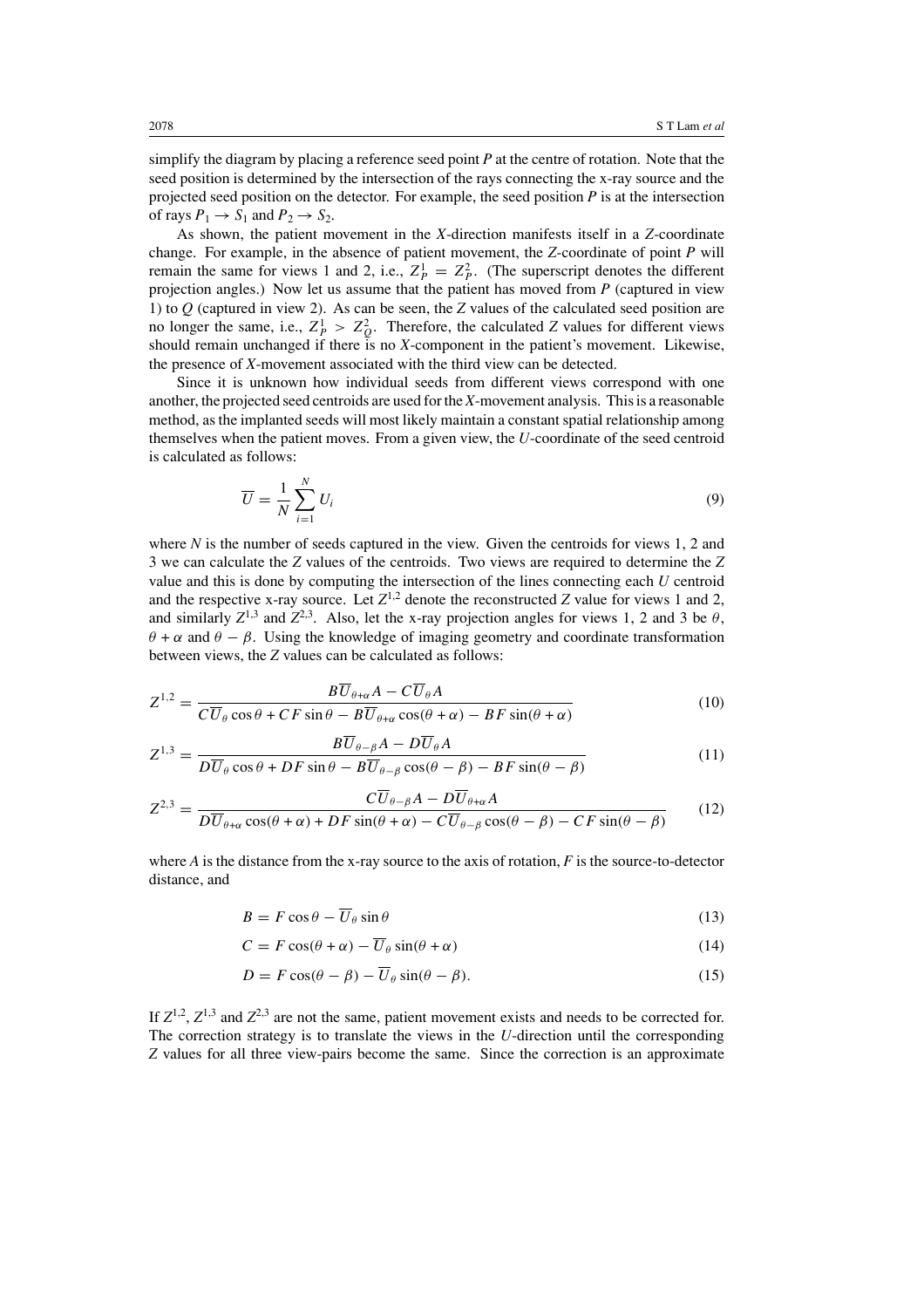

**Figure 5.** Distribution of the simulation data (the circle indicates the centroid of the distribution).

<span id="page-8-0"></span>method performed in 2D space for a 3D problem, it is best to minimize the total correctional translation in the *U*-direction. The following steps accomplish this:

- (1) Select a view as a reference. Calculate the total *U* translation distance needed to align the other two views to the reference view. Call the total correction distance  $\Delta U1$ .
- (2) Select other views as a reference and repeat the process. Calculate  $\Delta U2$  and  $\Delta U3$ .
- (3) Choose the view with the minimum  $\Delta U$  as the reference for movement correction.

Thus, the determined reference view is fixed and the other two views are translated in the *U*-direction so that the *Z* values are equal for all three view-pairs.

# **2. Results**

Simulation and empirical data were used to verify the method. Examples of clinical cases are also presented.

## *2.1. Simulation study*

For the simulation study 120 seed centroids were randomly generated within a 5 cm cube centred about the isocentre. A 5 cm cube should enclose most prostates. Figure [5](#page-8-0) shows the distribution of the simulation data. With the simulation data, the truth (the 3D seed coordinates and patient movement) is known. Therefore, the effectiveness of the algorithm can be accurately evaluated against the simulation data. *Y* correction was followed by incremental rotational correction. Then *X* correction was applied at the end. Three projections of the seed centroids were generated at 15° increments from 165° to 195°. The gantry angle of 180° indicates the anterior–posterior or the vertical direction. The source-to-axis distance and the source-to-detector distance were set to 100 cm and 140 cm, respectively, which are similar to the imaging geometry of our fluoroscopy unit. After generating the 165◦ and 180◦ projection data, the digital phantom was moved in *X*- and *Y*-directions and was also rotated by various amounts. After the simulated patient movement the 195◦ projection was generated. Since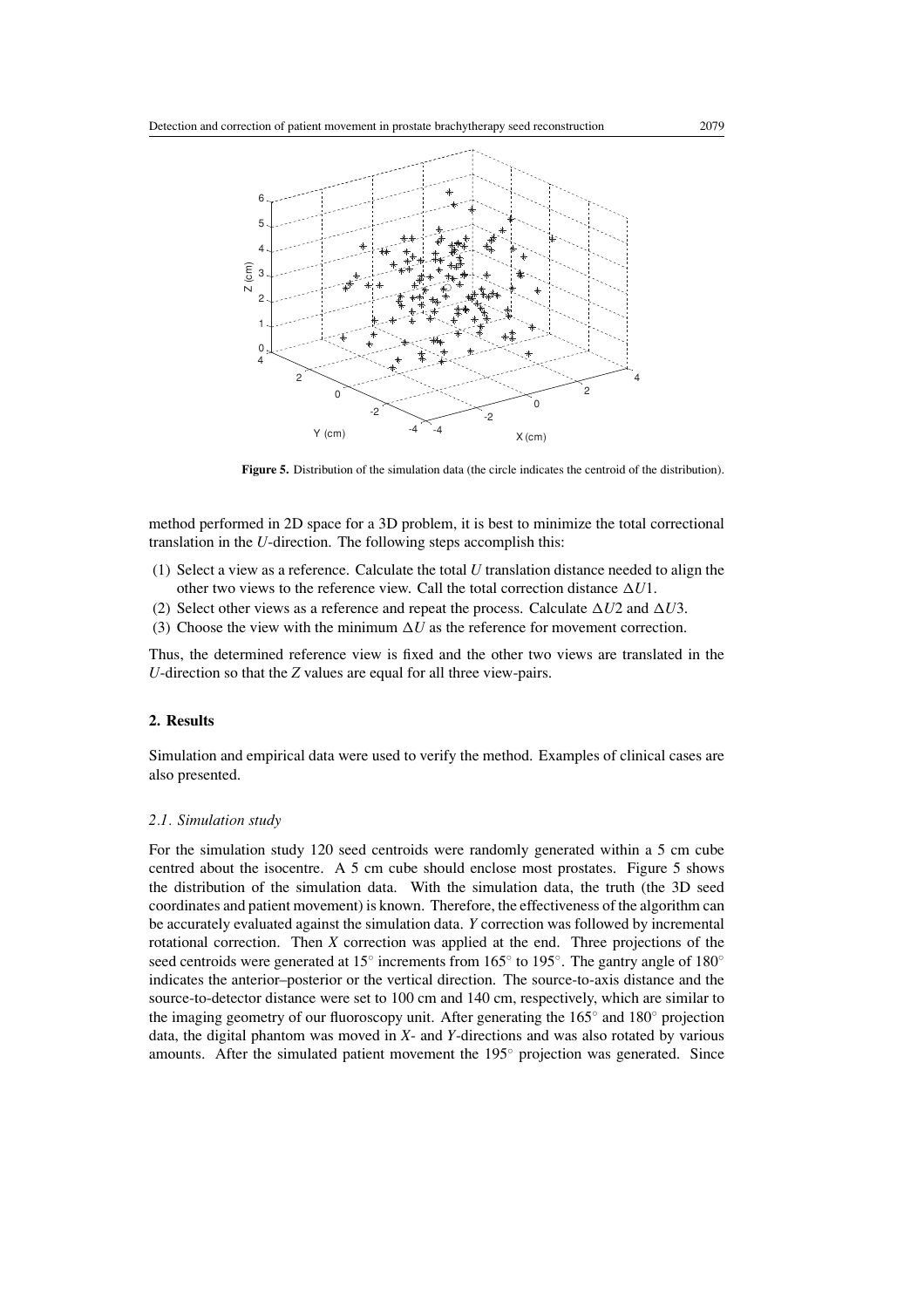**Table 2.** Variables associated with the simulation of patient movement.

<span id="page-9-0"></span>

|                | Translation (cm) |   |          | <b>Rotation</b> axis            |  |
|----------------|------------------|---|----------|---------------------------------|--|
| Case<br>number | X                |   | Rotation | offset from<br>$Z$ -axis $(cm)$ |  |
|                |                  |   |          |                                 |  |
|                |                  |   |          | 15                              |  |
| 3              |                  | 2 |          |                                 |  |
|                |                  | 2 | 3        | 15                              |  |
| 5              |                  |   |          |                                 |  |
|                |                  |   |          | 15                              |  |
|                |                  |   |          |                                 |  |

**Table 3.** Seed reconstruction accuracy for the simulation study.

<span id="page-9-1"></span>

| Case   | RMS error (mm) |     |     | Maximum error (mm) |     |     |
|--------|----------------|-----|-----|--------------------|-----|-----|
| number | X              | Y   | Z   | X                  | Y   | Z   |
|        | 0.1            | 0.1 | 0.5 | 0.5                | 0.4 | 1.9 |
| 2      | 0.1            | 0.2 | 0.5 | 0.9                | 0.6 | 2.5 |
| 3      | 0.1            | 0.1 | 0.7 | 0.8                | 0.6 | 2.7 |
| 4      | 0.1            | 0.2 | 0.6 | 0.9                | 0.6 | 2.8 |
| 5      | 0.2            | 0.2 | 0.7 | 0.9                | 0.8 | 2.9 |
| 6      | 0.2            | 0.2 | 0.7 | 0.5                | 0.6 | 2.8 |

the rotational axis is not necessarily at the centre of the prostate (*Z*-axis), the axis position relative to the *Z*-axis was varied from 0 to 15 cm along the cranio-caudal (*X*-axis) direction. Seed displacement due to rotational movement will increase with the rotational-axis offset. In addition, in order to simulate the seed localization errors, Gaussian noise ( $\sigma = 0.487$  mm, which is equivalent to one pixel of our imaging system) was added to all the projections. Table [2](#page-9-0) summarizes the parameters associated with the movement simulation studies.

For each simulation case, the movement correction algorithm was applied to the projection data. Subsequently, the 3D seed coordinates were computed using our seed reconstruction algorithm [\(Narayanan](#page-16-3) *et al* [2002](#page-16-3), [2004](#page-16-4)). The results were compared with the known seed coordinates and errors were quantified in terms of RMS and maximum errors as shown in table [3.](#page-9-1)

#### *2.2. Phantom study*

The algorithm was also tested using empirical data. A prostate phantom was implanted with 61 non-radioactive I-125 seeds and the projection data were obtained with a fluoroscopy unit. The source-to-axis distance and the source-to-detector distance were set to 100 cm and 140 cm, respectively. The centre of the prostate phantom was placed near the isocentre and fluoroscopy images were acquired using the 6-inch mode of the image intensifier. Three views were captured at  $20°$  increments from 160° to  $200°$ . First, without moving the phantom, projection images were acquired at three different angles. Later 3D reconstruction was performed from this data set, which constituted the truth. Next, the phantom was moved in *X*–*Y*-directions and was also rotated as described in table [4.](#page-10-0) Imaging was then repeated for the 160◦ orientation. The projection images were corrected for spatial distortion due to the image intensifier, and the seed centroids were automatically detected [\(Cho 2000](#page-15-8)). Subsequently,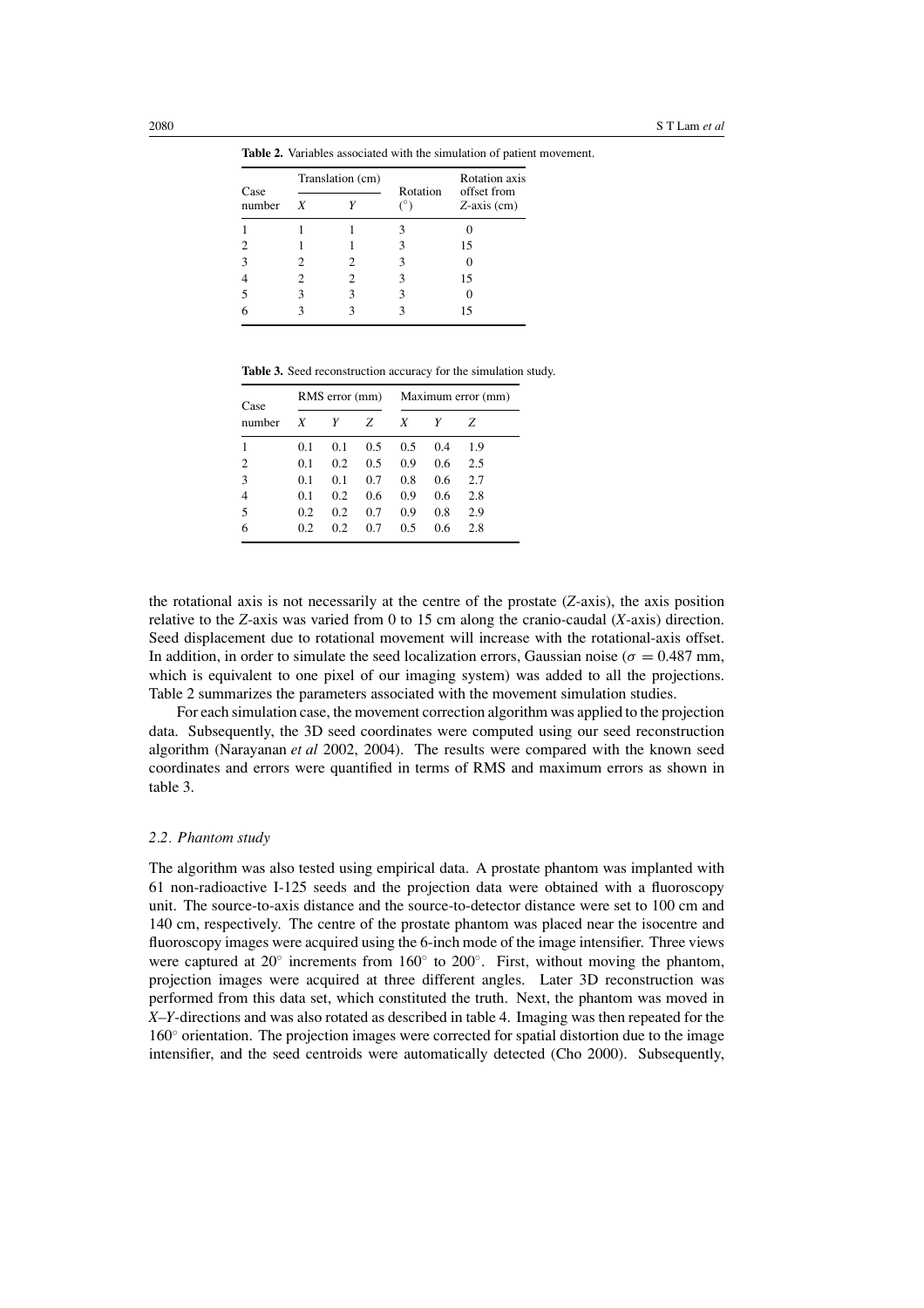

<span id="page-10-2"></span>**Figure 6.** Histograms of *X*, *Y*, *Z* errors for the phantom study.

|  | Table 4. Movement variables for the physical phantom study. |  |  |  |  |
|--|-------------------------------------------------------------|--|--|--|--|
|--|-------------------------------------------------------------|--|--|--|--|

<span id="page-10-0"></span>

| Translation (cm) |  | Rotation   | Rotation axis offset  |  |
|------------------|--|------------|-----------------------|--|
| Y                |  | $(^\circ)$ | from $Z$ -axis $(cm)$ |  |
|                  |  | ч          | 10 (along $X$ )       |  |

**Table 5.** Seed reconstruction accuracy for the phantom study.

<span id="page-10-1"></span>

| RMS error (mm) |     |               | Maximum error (mm) |     |    |  |
|----------------|-----|---------------|--------------------|-----|----|--|
|                |     | $\mathcal{L}$ | x                  |     |    |  |
| 0.2            | 0.3 | 0.6           | 0.5                | 0.6 | 13 |  |

the movement correction algorithm was applied and 3D seed reconstruction performed. The results of seed reconstruction involving the movement were compared with the truth. RMS and maximum errors are reported in table [5.](#page-10-1) Histograms of errors in *X*-, *Y*- and *Z*-directions are also shown in figure [6.](#page-10-2) In addition, the reconstructed 3D seed coordinates were projected onto the fluoroscopy data in order to visualize the effectiveness of the algorithm (figure [7\)](#page-11-0).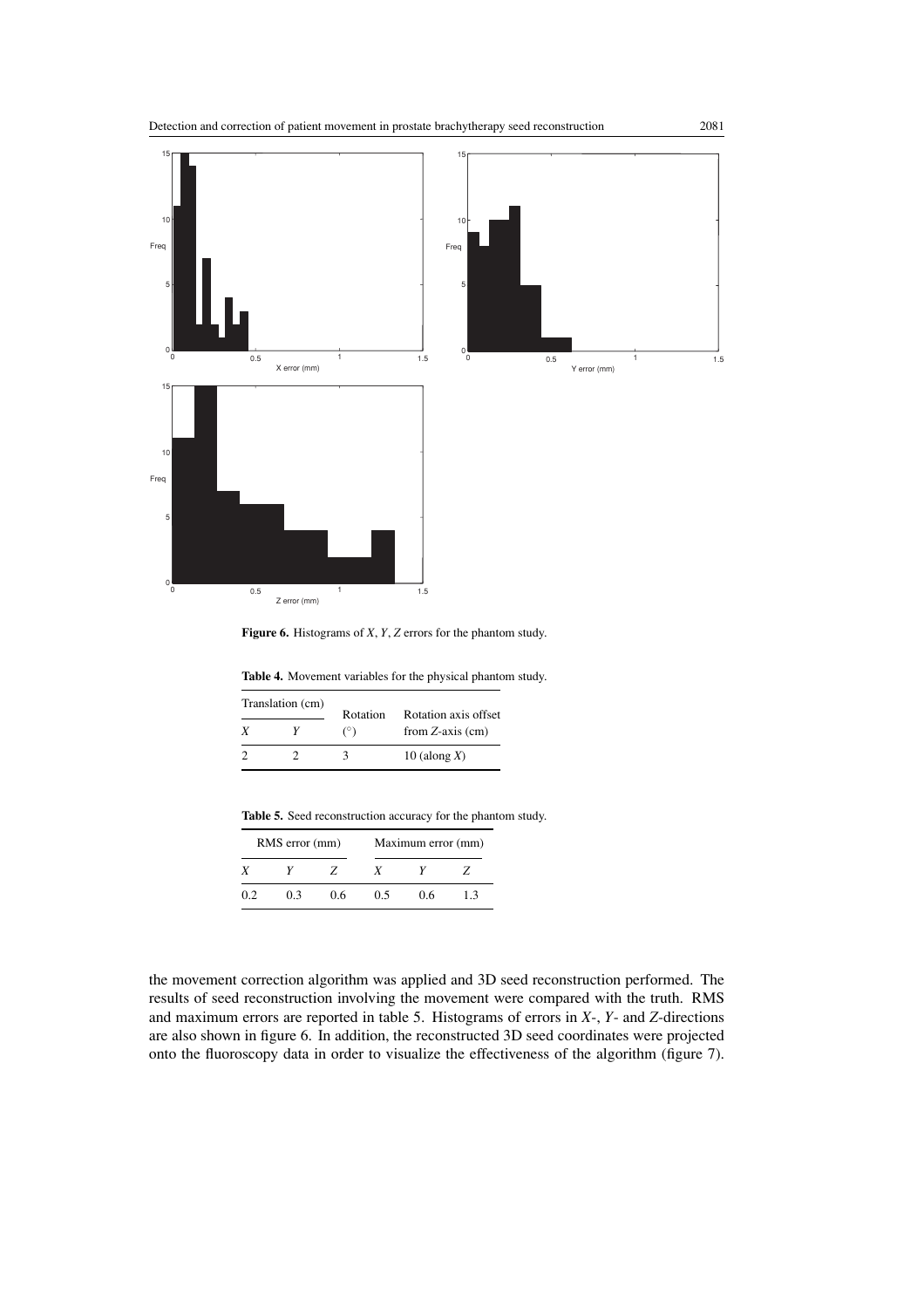



<span id="page-11-0"></span>**Figure 7.** Fluoroscopic images for the phantom study: 160◦, 180◦ and 200◦ views. The projection seed data were corrected for movement and 3D reconstruction performed. The resultant 3D seed end-points were forward projected (black dots).

# *2.3. Clinical examples*

Figure [8\(](#page-12-0)a) shows an example of seed reconstruction involving patient movement. As can be seen, without the motion correction the reconstruction algorithm could not reconstruct the seeds accurately. The resultant 3D seed coordinates were forward projected onto the 180° view demonstrating incomplete, erroneous reconstruction. Figure [8\(](#page-12-0)b) shows the reconstruction results with motion correction. The reconstructed seed centroids were forward projected onto each view demonstrating satisfactory reconstruction as verified on  $160°$  and  $180°$  views. The movement occurred between image captures for 180◦ and 196◦ angles. The movement was estimated to be 2.50 cm and 2.41 cm in *X*- and *Y*-directions, respectively. No rotation was detected.

Figure [9](#page-13-0) shows another clinical example. In this case, the patient moved twice; between first and second image capture and again between second and third. The first view (171<sup>°</sup> projection) was chosen as the reference and the other two views were corrected for patient movement. Seed reconstruction was performed on the corrected data set and the results were forward projected onto the original seed images. The projected seed centroids coincide with those of the reference fluoroscopy image (171◦ projection). Projections onto the other two views indicate that the centroid configurations correspond to the seed images with translational offset. Reconstructed seed coordinates were registered with the CT-derived seed coordinates.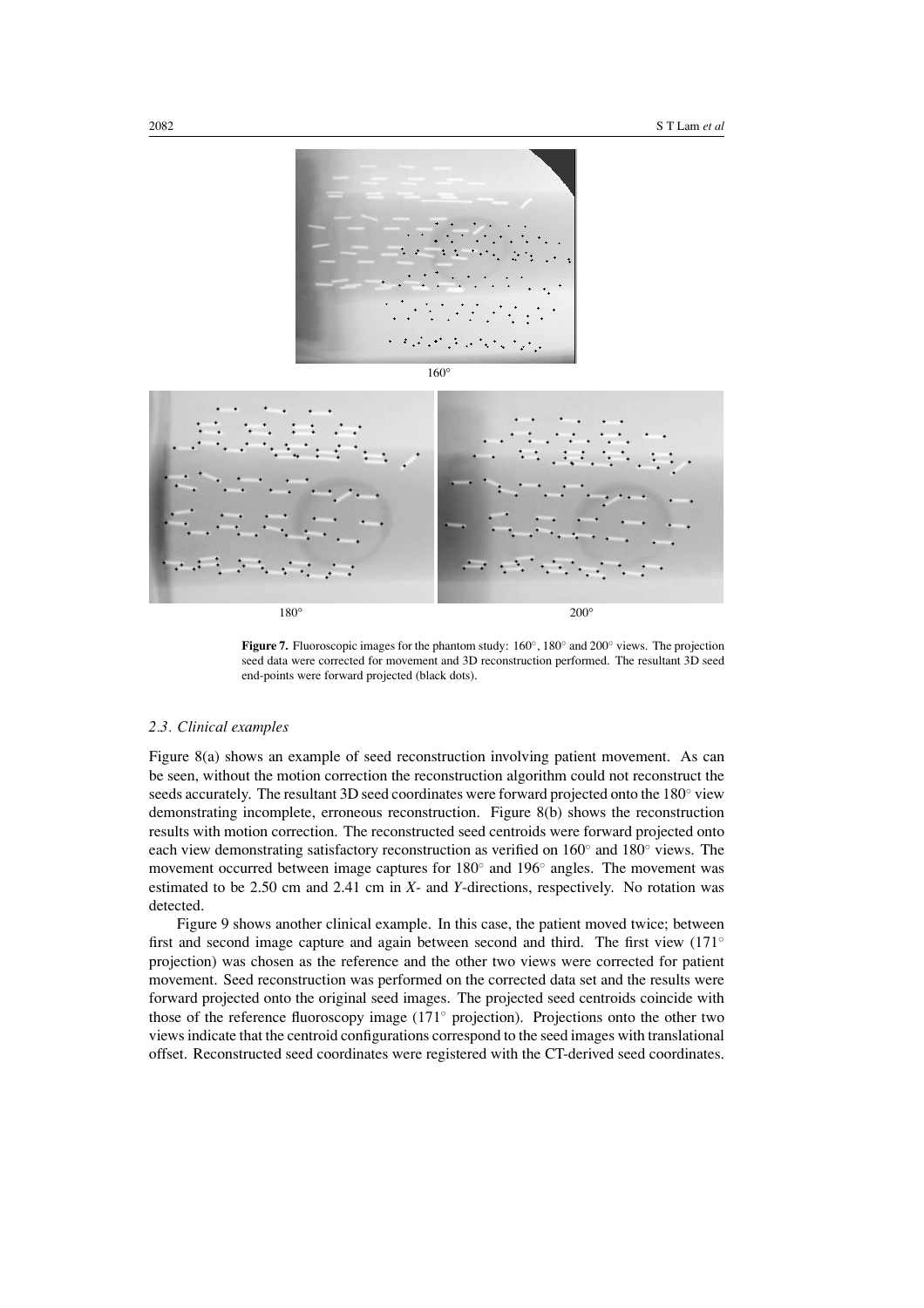



<span id="page-12-0"></span>**Figure 8.** (a) A clinical example (128 implanted seeds) with large patient movement. Without motion correction, the reconstruction algorithm was not able to localize the seeds accurately. The reconstructed 3D seed coordinates were forward projected onto the 180◦ view showing erroneous results. (b) The seed reconstruction followed by motion correction. The reconstructed seed centroids were forward projected onto each view demonstrating satisfactory reconstruction as verified on 160◦ and 180◦ views. The movement occurred between image captures for 180◦ and 196◦ angles.

The registration accuracy in terms of RMS error was  $2.1 \pm 0.8$  mm. Figure [10](#page-14-0) shows the superposition of the calculated seed coordinates on a CT slice.

## **3. Discussion**

The simulation study was conducted in order to characterize the effect of motion correction on seed reconstruction accuracy. Increase in translational movement generally resulted in increase in reconstruction errors. It is noted that the errors in the *Z*-(anterior–posterior) direction are larger than those in *X*-(cranio-caudal) and *Y*-(lateral) directions. This is due to the fact that a given positional change in the *Z*-direction would manifest itself as a reduced, smaller shift in the projection data. Conversely, uncertainty in translating the projection data for movement correction is magnified in 3D space along the *Z*-direction. This effect is more pronounced when the angular separations between image captures are small. Errors in *X*- and *Y*-directions are similar to each other and are an order of magnitude smaller than the *Z* errors. As for the rotational movement, we have observed that since the patient's legs are supported by the stirrups at the knee joints, it would be difficult for the prostate to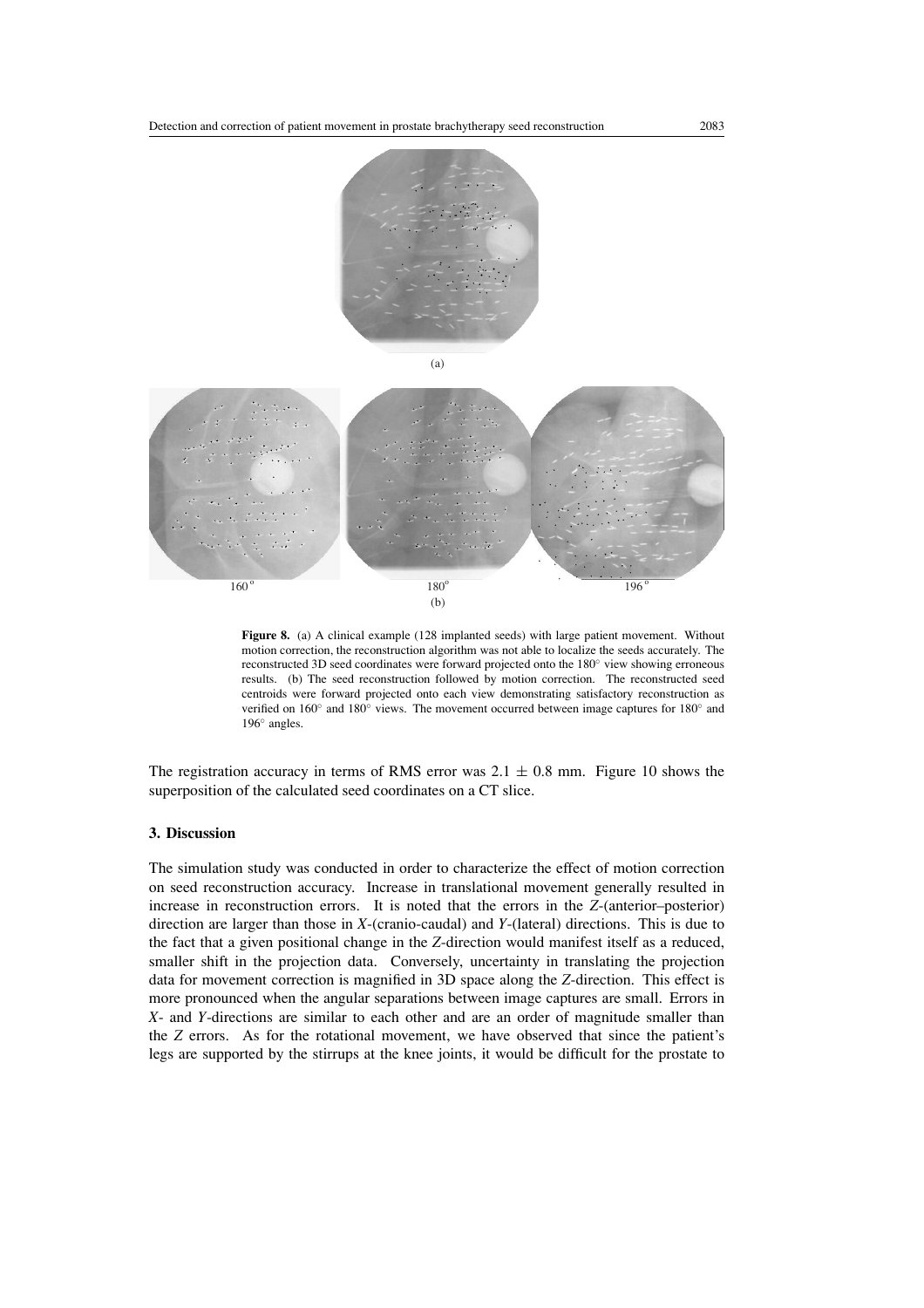

189<sup>o</sup>

<span id="page-13-0"></span>**Figure 9.** A clinical example with two separate movements: one between views 171◦ and 180◦ then another between views 171◦ and 189◦.

rotate about itself. If there is a rotational component to the movement, it is likely that the rotational axis is away from the prostate towards the legs. To simulate this scenario we have set the axis of rotation to be 15 cm from the prostate, which is approximately the distance from the prostate to the leg support along the cranio-caudal direction. For these simulations (cases #2, 4 and 6), the errors were not much worse than those (cases #1, 3 and 5) where the axis of rotation was at the centre of the prostate. This is because as the axis of rotation shifts farther away from the prostate, the rotational movement becomes more akin to a translational shift in *X*- and *Y*-directions. Therefore, although the magnitude of the seed displacement due to movement increases for cases #1, 3 and 5 compared to cases #2, 4 and 6, the motion errors can be largely rectified by the *X* and *Y* correction methods, which are relatively more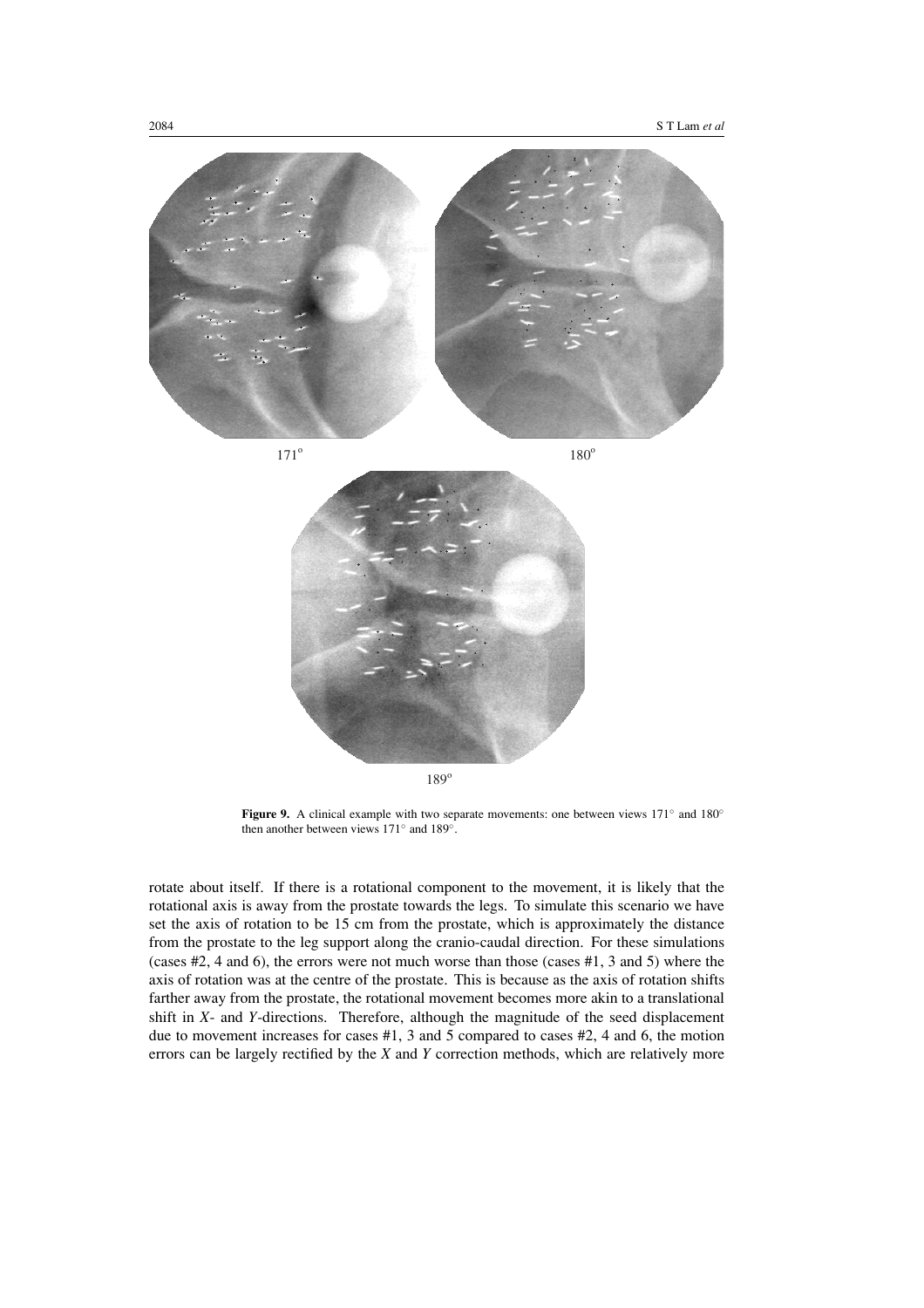

Figure 10. The seed coordinates calculated for the clinical example shown in figure [8](#page-12-0) were registered with the CT-derived seed positions, and superposed on the CT images. Shown here is one of the CT slices with arrows pointing to the fluoroscopy-derived seed coordinates (marked by the black, slanted ellipses). CT slices were obtained at 3 mm increments. The fluoroscopy-derived seeds appear on the nearest slice only.

<span id="page-14-0"></span>robust than the rotational correction algorithm. Rotational correction requires knowledge of the rotational-axis position, which is iteratively determined. However, the search method we have employed may not produce the best solution, as the strategy is susceptible to being trapped in a local minimum. Different combinations of rotational-axis position and angle may produce similar cost function values. The quadtree strategy does not exhaustively explore the search space and thus the cost associated with the final solution may not be the global minimum.

The patient movement during fluoroscopy image capture in our clinic has been found to be within 2 cm for the majority of cases. Therefore, the physical phantom was moved by 2 cm to examine the upper bound of the clinical patient movement range. The exercise included uncertainties introduced by the seed detection process and the results indicated RMS errors of 0.2, 0.3 and 0.6 mm in *X-*, *Y-* and *Z*-directions, respectively. The corresponding standard deviations were 0.1, 0.1 and 0.4 mm. The magnitude of errors should not significantly affect the dosimetric parameters. For example, the study by Lindsay *et al* [\(2003\)](#page-16-10) indicates that the average changes in *D*90 and *V*90 are less than 2% when the seed localization errors are within the normal standard deviation of 1.5 mm.

Two different clinical examples were presented. The first example (figure [8\)](#page-12-0) illustrates a case where the patient movement is relatively large (2.5 and 2.4 cm in *X*- and *Y*-directions). The second example (figure [9\)](#page-13-0) demonstrates the ability of the algorithm to deal with two separate movements between image acquisitions. To date, we have successfully performed intraoperative dosimetry on 228 patient cases using our seed reconstruction algorithm coupled with the proposed motion correction technique. Of the 228 cases, patient movements were observed in 96 cases (42%). Most of the cases (89 cases) involving motion correction had only one movement. There were only 7 cases  $(3%)$  with two movements. These statistics indicate that where local anaesthesia is used the seed reconstruction algorithm must be able to handle patient movement. There were only a few cases of seed reconstruction failure due to large patient movement. In such cases, fluoroscopy imaging can be repeated.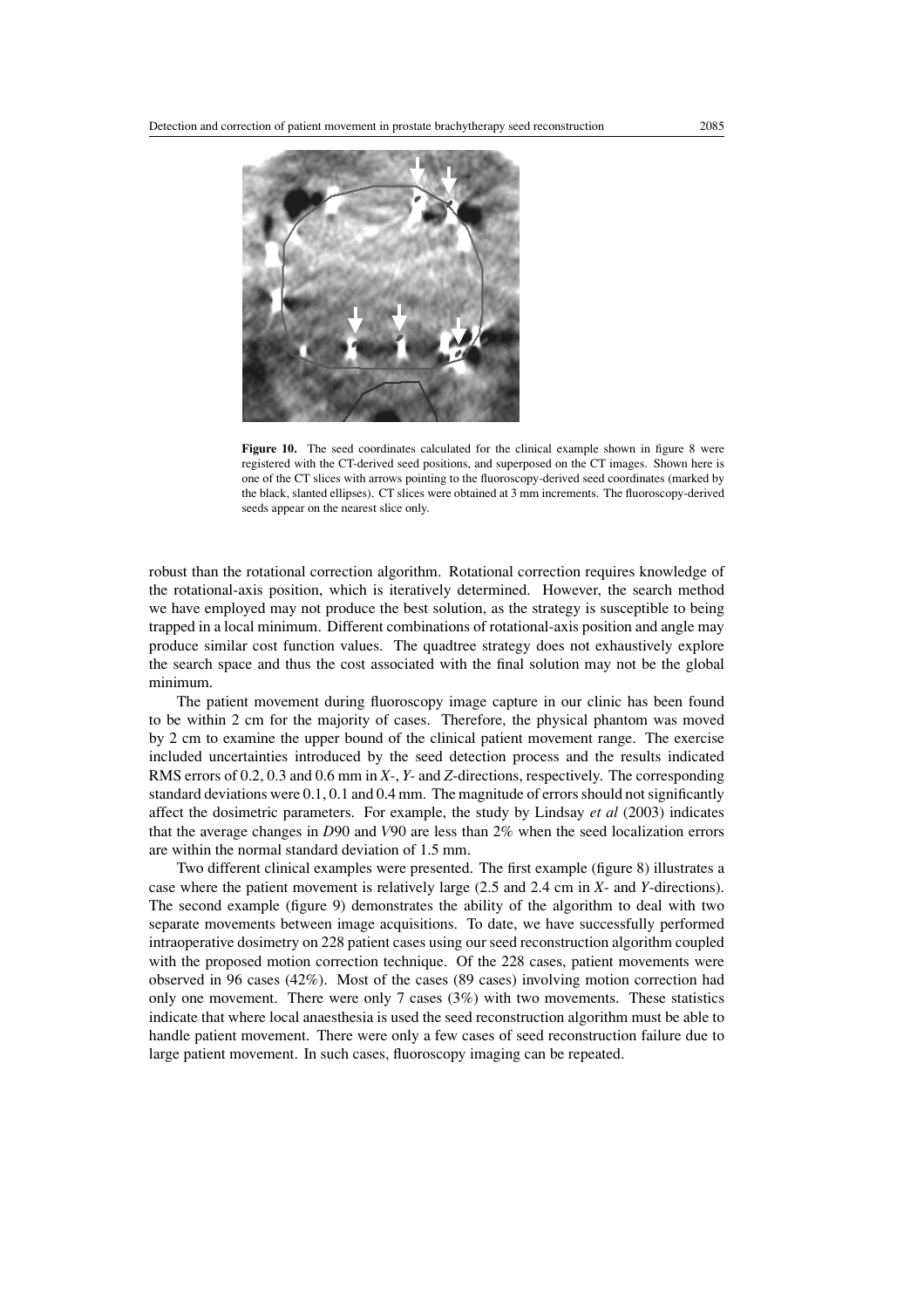The *eigen* lines provide convenient reference for movement analysis along the axis perpendicular to the *eigen* plane, which, in our case, is along the *Y*-(lateral) direction. On the other hand, motion analysis in the direction parallel to the *eigen* plane (cranio-caudal or *X*-direction) is complicated by the lack of invariance in imaging geometry. This problem was overcome through indirect analysis of *X*-movement using the *Z*-component.

For each component, the general strategy was to correct for patient movement that has occurred in 3D space by manipulating the projection data in 2D. This is an approximate method and does not exactly account for the spatial transformation due to conical projection geometry. However, when the extent of seed distribution is small relative to the distance between the x-ray source and the detector, the approximate approach can produce acceptable results.

The algorithm was coded in C++ in Microsoft Windows environment. The computation time scales linearly with the number of seeds. The processing time for the 128-seed clinical example was 5.5 s on a PC with a 2.8 GHz Pentium 4 processor.

# **4. Conclusion**

We have developed an algorithm that permits detection and correction of patient movement that may occur between fluoroscopy image captures. The patient movement is decomposed into translational shifts along the tabletop and rotation about an axis perpendicular to the tabletop. The property of spatial invariance of the co-planar imaging geometry is used for lateral movement correction. Cranio-caudal movement is corrected by analysing the perspective invariance along the x-ray axis. Rotation is estimated by an iterative method. The method can detect and correct for the range of patient movement commonly seen in the clinical environment. The algorithm has been implemented for routine clinical use as the preprocessing step for seed reconstruction.

## **Acknowledgment**

This work was supported in part by a grant from the Department of Defense Prostate Cancer Research Program (DAMD17-03-1-0033).

## **References**

- <span id="page-15-5"></span>Altschuler M D, Findlay P A and Epperson R D 1983 Rapid, accurate, three-dimensional location of multiple seeds in implant radiotherapy treatment planning *Phys. Med. Biol.* **28** 1305–18
- <span id="page-15-7"></span>Altschuler M D and Kassaee A 1997 Automated matching of corresponding seed images for three simulator radiographs to allow 3D triangulation of implanted seeds *Phys. Med. Biol.* **42** 293–302
- <span id="page-15-4"></span><span id="page-15-3"></span>Amols H I and Rosen I I 1981 A three-film technique for reconstruction radioactive seed implants *Med. Phys.* **8** 210–4 Biggs P J and Kelly D M 1983 Geometric reconstruction of seed implants using a three-film technique *Med. Phys.* **10** 701–5
- <span id="page-15-1"></span>Blasko J C, Ragde H, Luse R W, Sylvester J E, Cavanagh W and Grimm P D 1996 Should brachytherapy be considered a therapeutic option in localized prostate cancer? *Urol. Clin. North Am.* **23** 633–50
- <span id="page-15-0"></span>Blasko J C, Ragde H and Schumacher D 1987 Transperineal percutaneous iodine-125 implantation for prostatic carcinoma using transrectal ultrasound and template guidance *Endocurietherapy/Hyperthermia Oncol.* **3** 131–9
- <span id="page-15-8"></span>Cho P S 2000 Computerized segmentation of clustered seeds in prostate brachytherapy *Proc. 13th Int. Conf. on Computers in Radiotherapy* ed W Schlegel and T Bortfeld (Heidelberg: Springer) pp 105–7
- <span id="page-15-2"></span>Grimm P D, Blasko J C, Sylvester J E, Meier R M and Cavanagh W 2001 10-year biochemical (prostate-specific antigen) control of prostate cancer with I-125 brachytherapy *Int. J. Radiat. Oncol. Biol. Phys.* **51** 31–40
- <span id="page-15-6"></span>Jackson D D 1983 An automatic method for localizing radioactive seeds in implant dosimetry *Med. Phys.* **10** 370–2